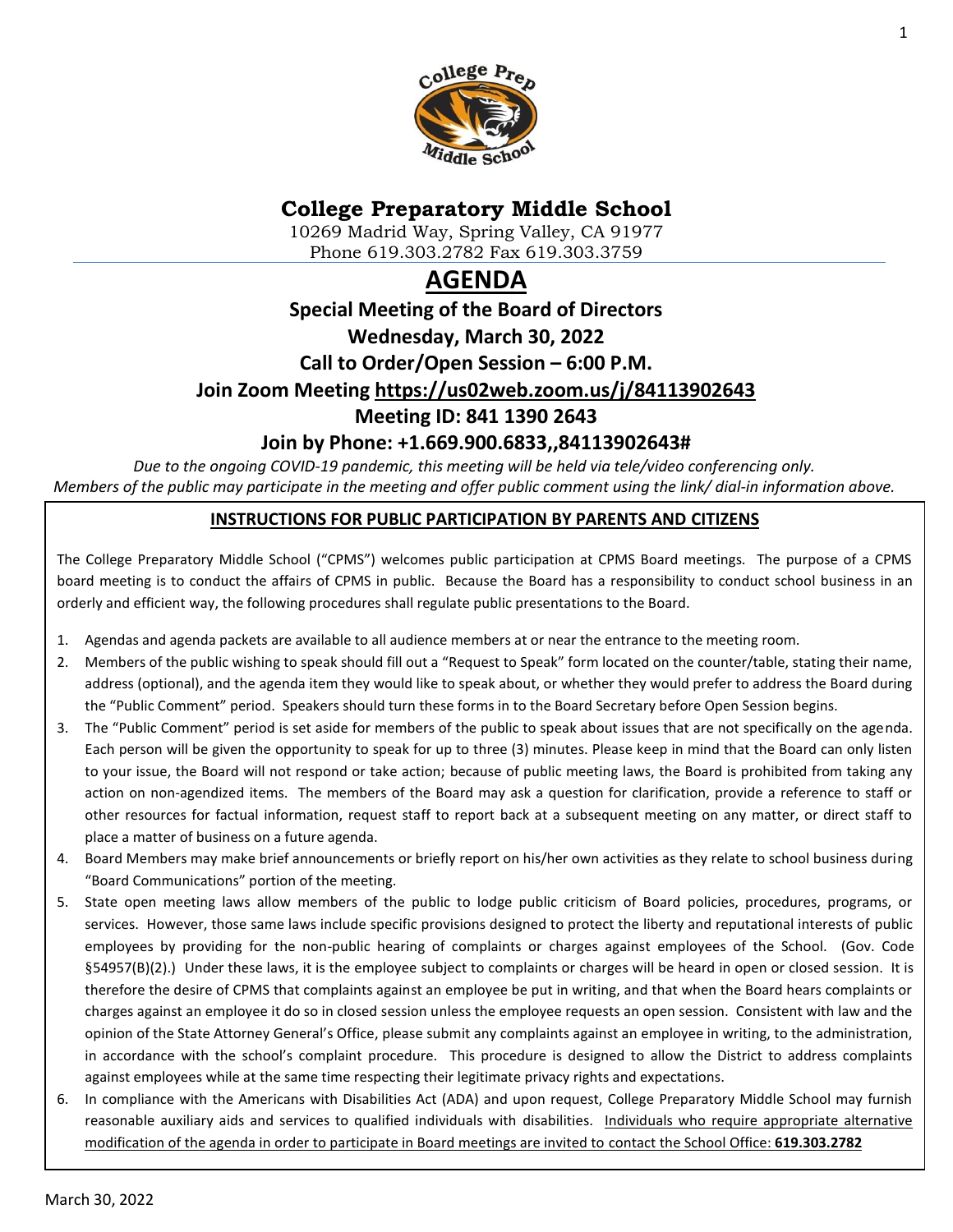# **I. PRELIMINARY**

### **A. Call to Order**

The meeting was called to order by President Meitchik at \_\_\_\_\_\_ p.m.

### **B. Roll Call**

|                | Present | Absent | Arrived Late | Departed Early |
|----------------|---------|--------|--------------|----------------|
| Corey Meitchik |         |        |              |                |
| Lisa Dietrich  |         |        |              |                |
| Kathy Kinsella |         |        |              |                |
| Garth Hebbler  |         |        |              |                |

### **II. OPEN SESSION:**

### **A. Pledge of Allegiance**

# **B. Adoption of Resolution to Permit Temporary Teleconference Meetings During Identified State of Emergency Pursuant to AB 361 and Government Code Section 54953**

**(e)**

Motion by: Seconded by: Vote:

|                | Yes/Aye | No/Nay | Abstain |
|----------------|---------|--------|---------|
| Corey Meitchik |         |        |         |
| Lisa Dietrich  |         |        |         |
| Kathy Kinsella |         |        |         |
| Garth Hebbler  |         |        |         |

### **C. Approval of Previous Minutes**

Motion by: Seconded by: Vote:

|                | Yes/Aye | No/Nay | Abstain |
|----------------|---------|--------|---------|
| Corey Meitchik |         |        |         |
| Lisa Dietrich  |         |        |         |
| Kathy Kinsella |         |        |         |
| Garth Hebbler  |         |        |         |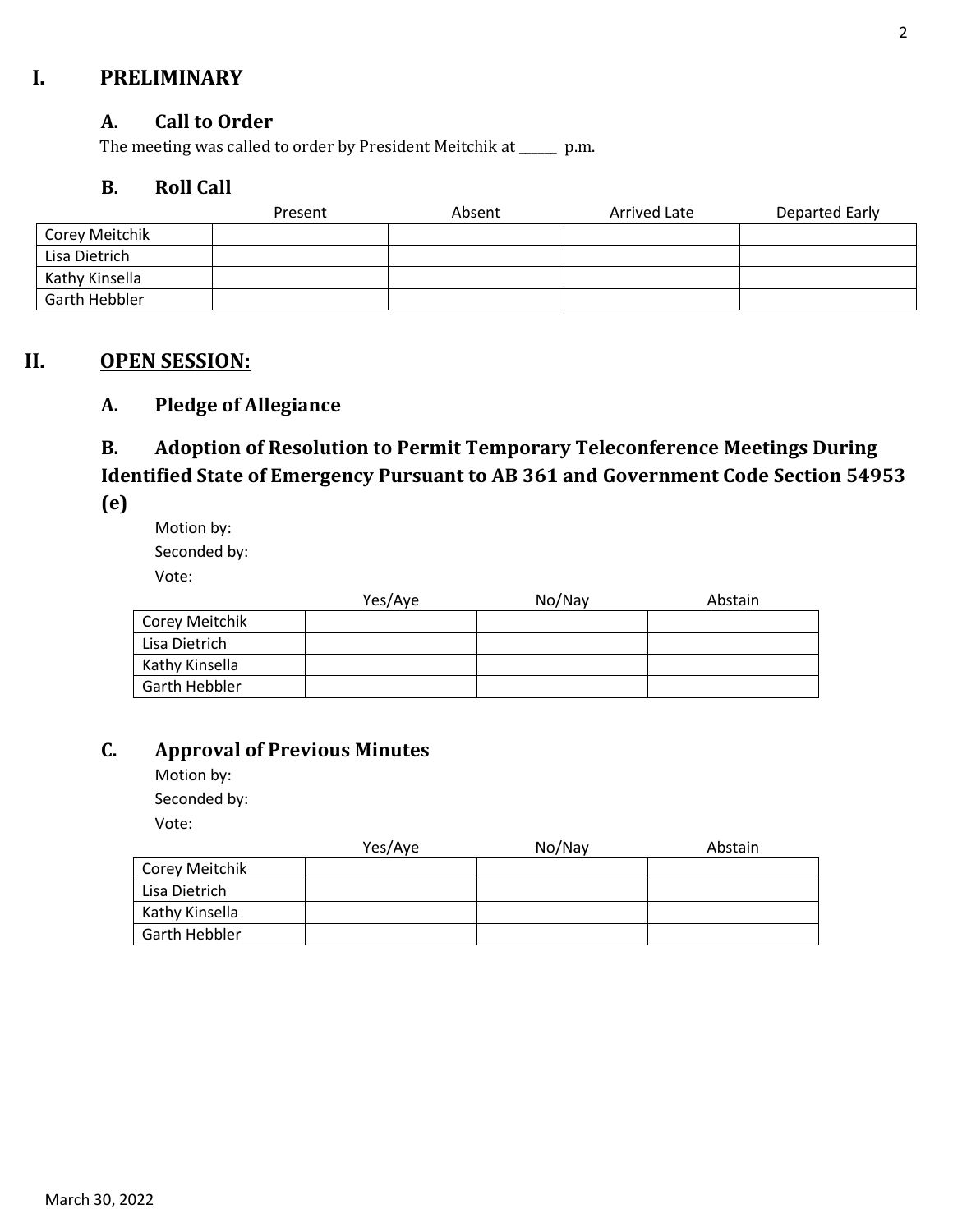# **D. Approval of Board Agenda**

Motion by: Seconded by:

Vote:

|                | Yes/Aye | No/Nay | Abstain |
|----------------|---------|--------|---------|
| Corey Meitchik |         |        |         |
| Lisa Dietrich  |         |        |         |
| Kathy Kinsella |         |        |         |
| Garth Hebbler  |         |        |         |

### **III. COMMUNICATIONS**

### **A. Non-Agenda Public Comment**

Public comment on items not listed on the Agenda. Maximum time three (3) minutes.

### **B. Board Communications/ Announcements**

Governing Board members make brief announcements or briefly report on his/her own activities as they may relate to school business.

### **C. Staff Reports**

**1. Director's Update: Director will provide announcements and general report.** 

# **IV. INFORMATIONAL/ACTION ITEMS**

- **A. GENERAL FUNCTIONS - No items at this time**
- **B. PUPIL SERVICES - No items at this time**
- **C. PERSONNEL SERVICES – No items at this time**

### **D. FINANCIAL AND BUSINESS:**

#### **1. Consider/Approve Auditor firm for CPMS 2021 – 2022**

Motion by: Seconded by: Vote:

|                | Yes/Aye | No/Nay | Abstain |
|----------------|---------|--------|---------|
| Corey Meitchik |         |        |         |
| Lisa Dietrich  |         |        |         |
| Kathy Kinsella |         |        |         |
| Garth Hebbler  |         |        |         |